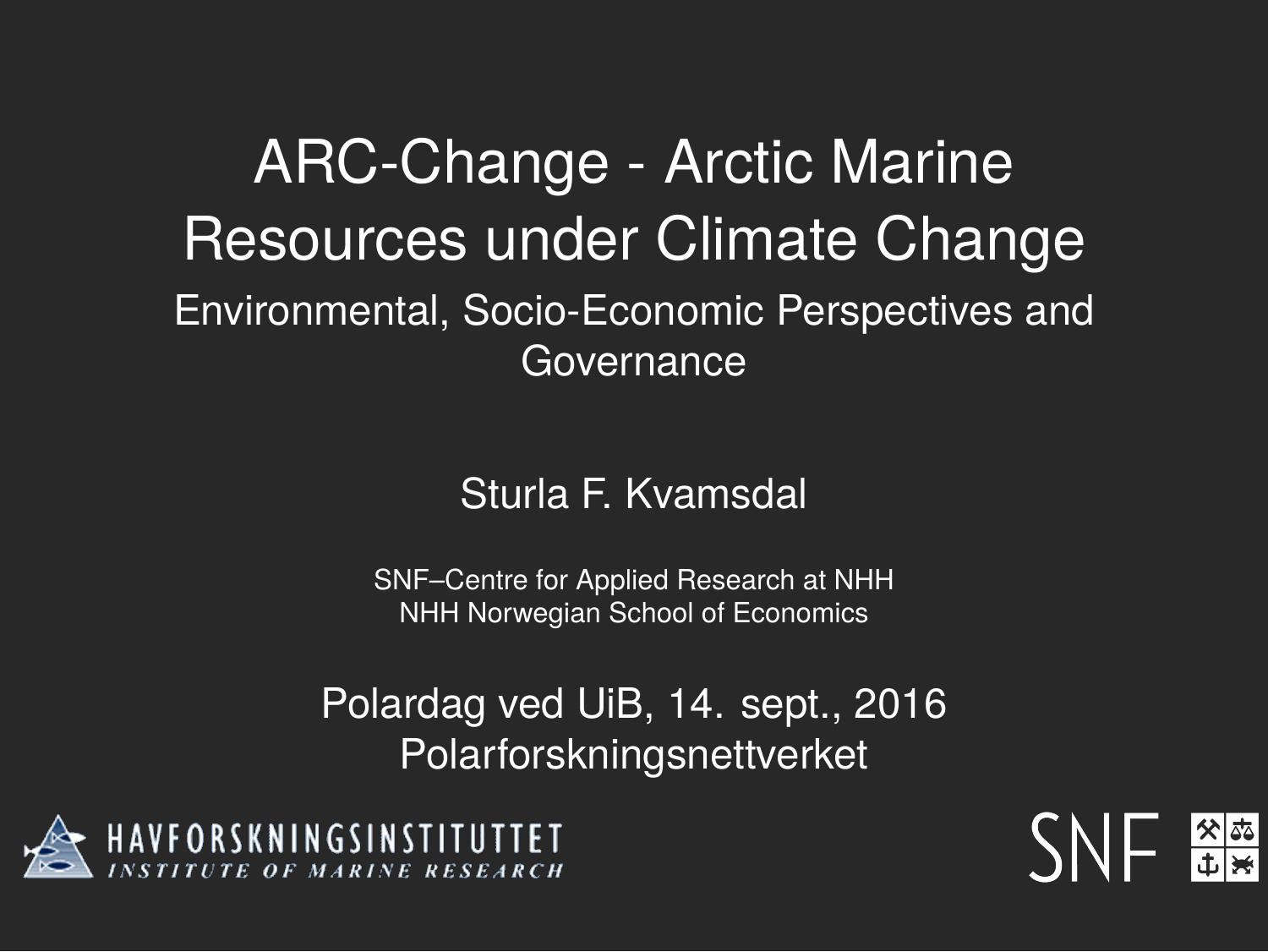### ARC-Change 2016 - 2019

- ▶ ARC-Change will focus on interactions and mechanisms between physical and ecological changes, economic and social adaptations, and governance implications of climate change in Arctic regions.
- $\triangleright$  ARC-Change has a cross-sectorial and cross-disciplinary perspective.
- $\blacktriangleright$  Project participants from NHH/SNF, IMR, Beijer, NOAA, and others.



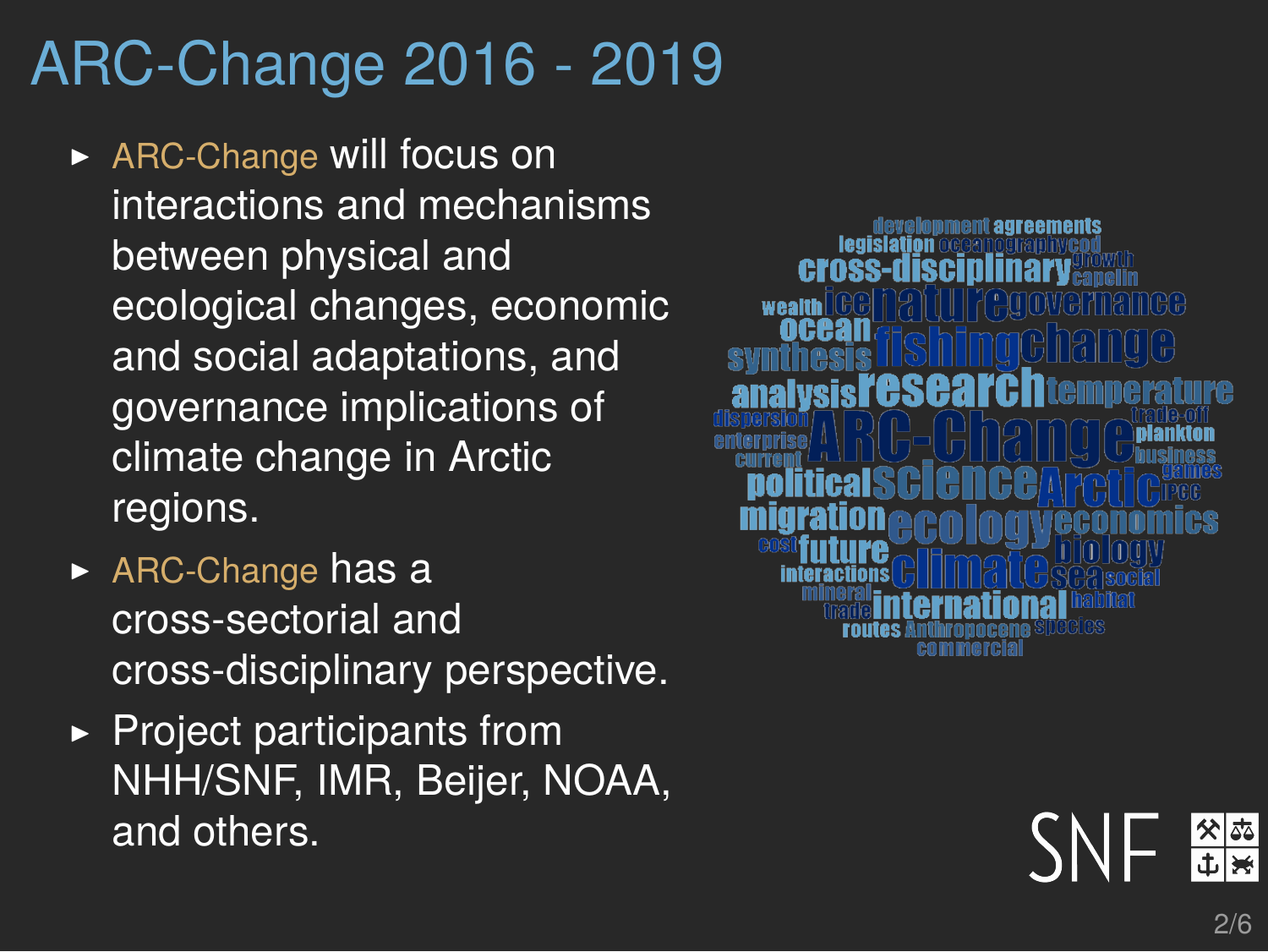#### Project Background

- $\triangleright$  A wedge exists between advanced concepts of management (ecosystem-based management, adaptive governance) and current practical and operational management (Guerry *et al.* 2015, Skern-Mauritzen *et al.* 2015).
- $\triangleright$  Need to align scientific research, ideas, and concepts with management, institutions, and operational tools (Arkema *et al.* 2006, Polasky *et al.* 2016).
- $\triangleright$  Assessment of current management frameworks in terms of adaptability to anticipated changes and new challenges posed by climate change (Harsem & Hoel 2013).
- $\triangleright$  ARC-Change aim to develop guidelines for Arctic resource governance that need to adapt to climate change.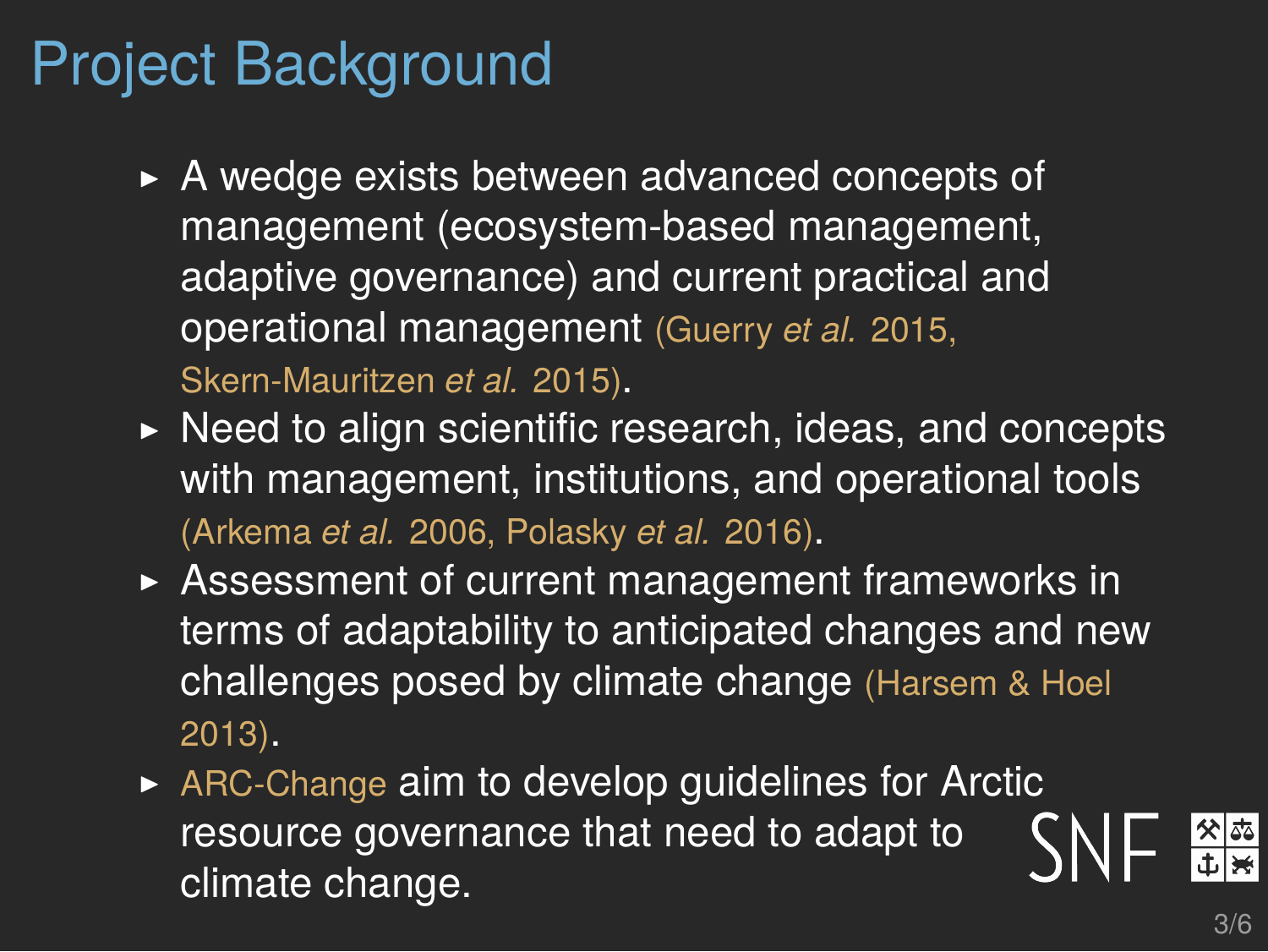# Project Focus

- $\triangleright$  WP1: Fish stocks under climate change (Lead: Angelika Renner, IMR)
	- Assess and identify key regions regarding ocean warming and sea ice retreat.
	- Analyze fish distributions.
	- Investigate scenarios for life cycle changes for key stocks.
- $\triangleright$  WP2: Economics of shared fisheries (Lead: Nils-Arne Ekerhovd, SNF)
	- Evaluate economic impact on fishing industry.
	- Analyze how changes in fish stock migrations affect international fisheries management agreements.
	- Study interdependent fisheries and stability of agreements.

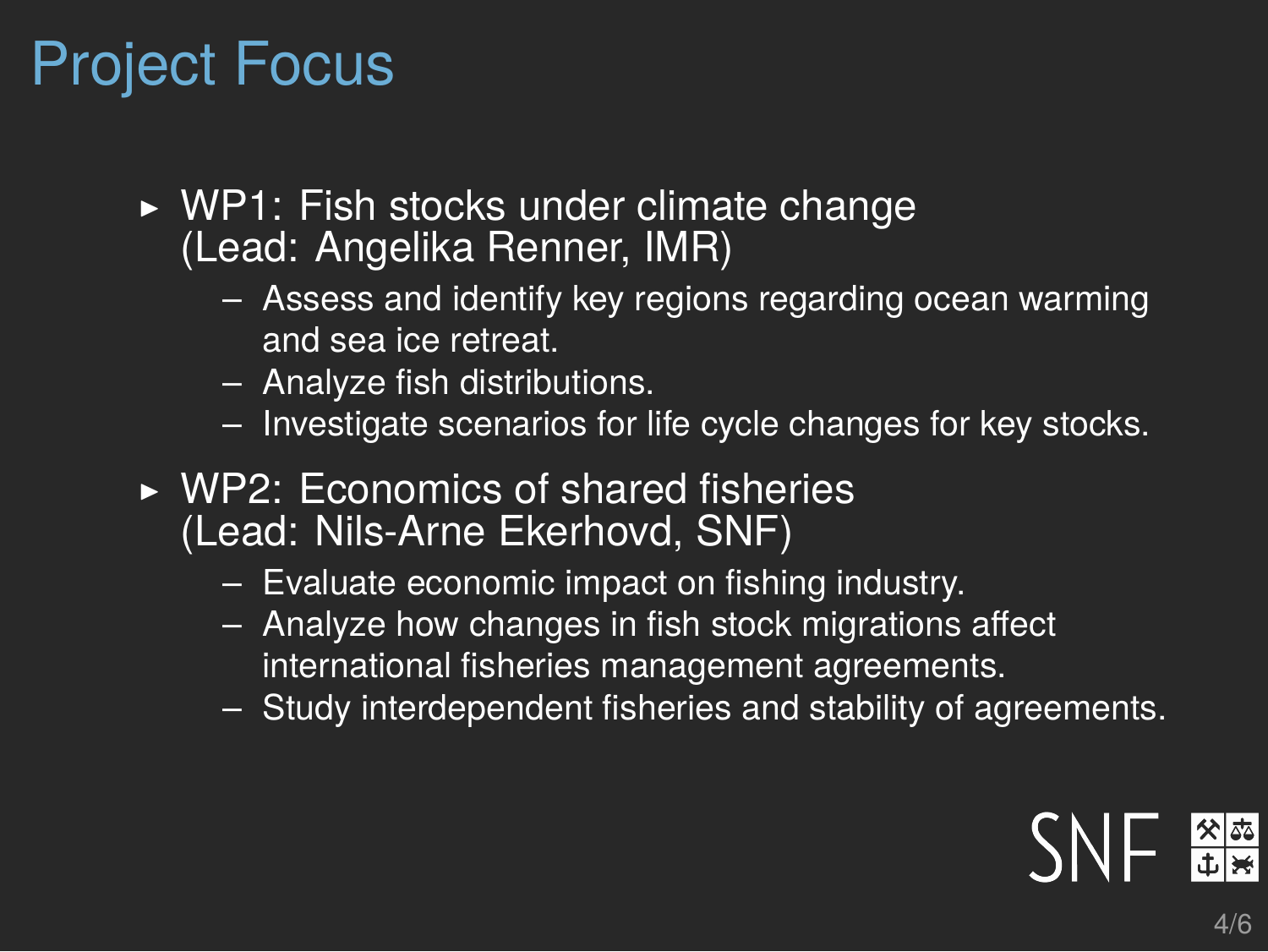# Project Focus

- $\triangleright$  WP3: Natural resource governance in a warming Arctic
	- (Lead: Alf Håkon Hoel, IMR)
		- Account of existing legal framework.
		- Discuss implementation of legal framework and governance institutions.
		- Assess capacity and adaptability to climate change.
- $\triangleright$  WP4: Synthesis, project management (Lead: Sturla Kvamsdal, SNF)
	- Project synthesis and future prospects.
	- WP topical meetings, ultimate workshop with stakeholders.